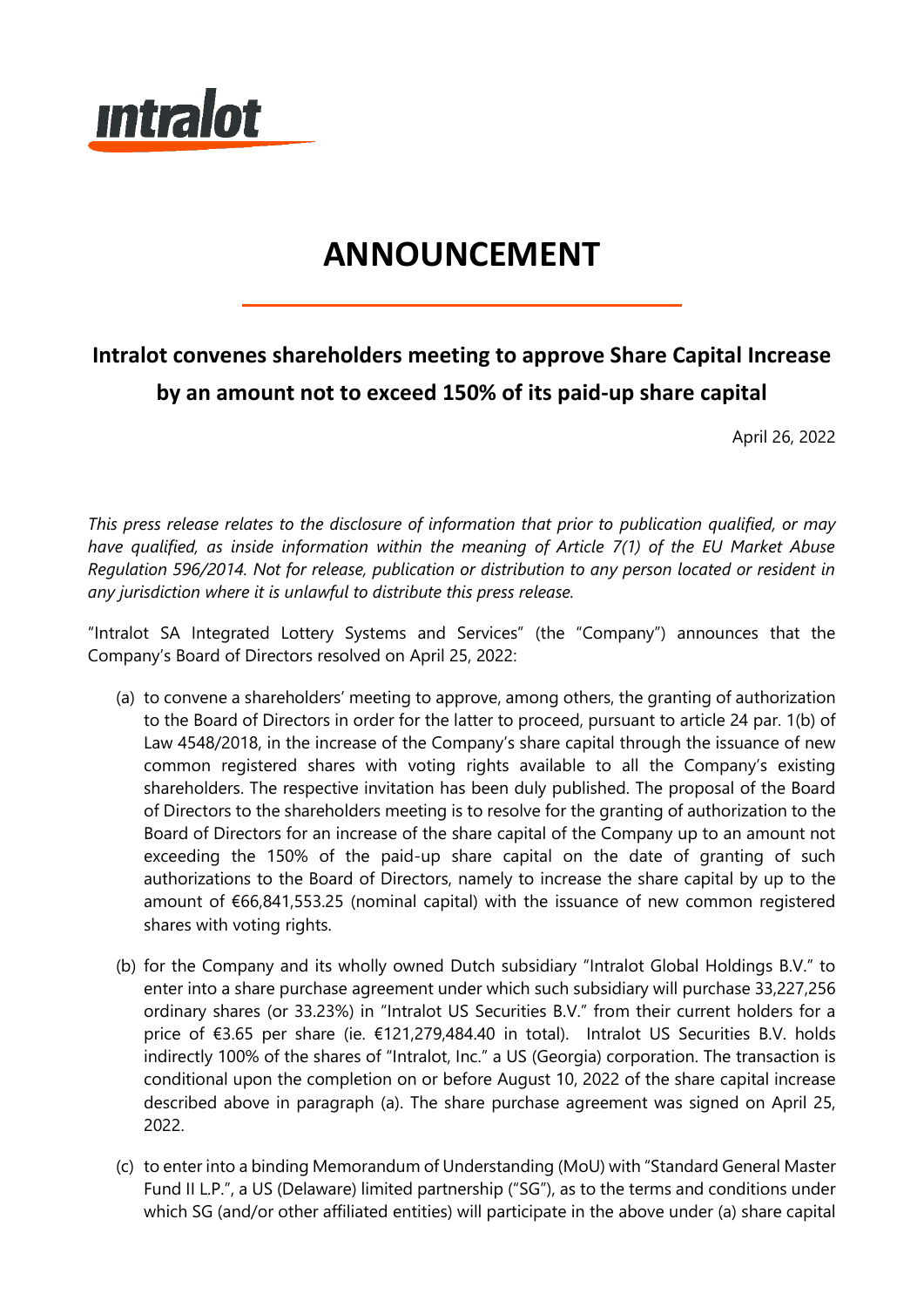increase. More specifically, in case not all pre-emption rights are exercised by the Company's shareholders in such share capital increase, SG will acquire all unallocated shares against a price not exceeding €0.58 per share and up to a number of shares not exceeding 1/3 of the Company's total voting shares. Conditions customary for such transactions apply. The MOU was signed on April 25, 2022.

The Company wishes to disclose information relating to its commercial operations and medium-term financial projections, which have been shared with certain stakeholders as part of the above transactions in Exhibit A.

## **Exhibit A**

### **Summary of Projected Financial Information for the period 2022-2024, on a shareholder of the parent basis**

| <b>Group Projected Financials</b>              |                |                |                |               |  |  |
|------------------------------------------------|----------------|----------------|----------------|---------------|--|--|
| $(\epsilon m)$                                 | FY2021 Actual  | <b>FY2022</b>  | <b>FY2023</b>  | <b>FY2024</b> |  |  |
| Revenue (excl. Partnerships)                   | 332            | 279            | 262            | 262           |  |  |
| of which New Opportunities <sup>3</sup>        | 0              | $\theta$       | 21             | 30            |  |  |
| GGR (excl. Partnerships)                       | 273            | 250            | 262            | 262           |  |  |
| of which New Opportunities <sup>3</sup>        | 0              | $\theta$       | 21             | 30            |  |  |
| EBITDA (excl. Partnerships)                    | 84             | 88             | 93             | 95            |  |  |
| of which New Opportunities <sup>3</sup>        | $\theta$       | 0              | $\overline{4}$ | 8             |  |  |
| Net Dividends and Management Fees <sup>4</sup> | 9              | $\overline{c}$ | 4              | 4             |  |  |
| Net Capex and Investments                      | $-20$          | $-34$          | $-20$          | $-17$         |  |  |
| of which New Opportunities <sup>3</sup>        | $\theta$       | $-II$          | $-7$           | $-2$          |  |  |
| Change in Working Capital                      | $\overline{2}$ | $-10$          | $-10$          | $-6$          |  |  |
| Tax Paid <sup>1</sup>                          | $-1$           | $-4$           | $-4$           | $-10$         |  |  |
| <b>Unlevered Free Cash Flow</b>                | 74             | 42             | 63             | 67            |  |  |
|                                                |                |                |                |               |  |  |
| <u>Memo:</u>                                   |                |                |                |               |  |  |
| Consolidated Group Revenue <sup>2</sup>        | 414            | 358            | 341            | 341           |  |  |
| Consolidated Group EBITDA <sup>2</sup>         | 110            | 111            | 117            | 119           |  |  |

[1] Excludes  $65.2m$  exceptional tax returns at RoW, received in FY 2021.

[2] Inclusive of total Partnership revenue and EBITDA. Partnerships refer to stakes in Turkey (Bilyoner), and Argentina.

[3] Include potential opportunity in the US that is mature subject to relevant approvals from the BoD

[4] Pro-forma for 100% ownership stake in the US Group assuming successful transaction execution, otherwise there will be a leakage to the minority shareholders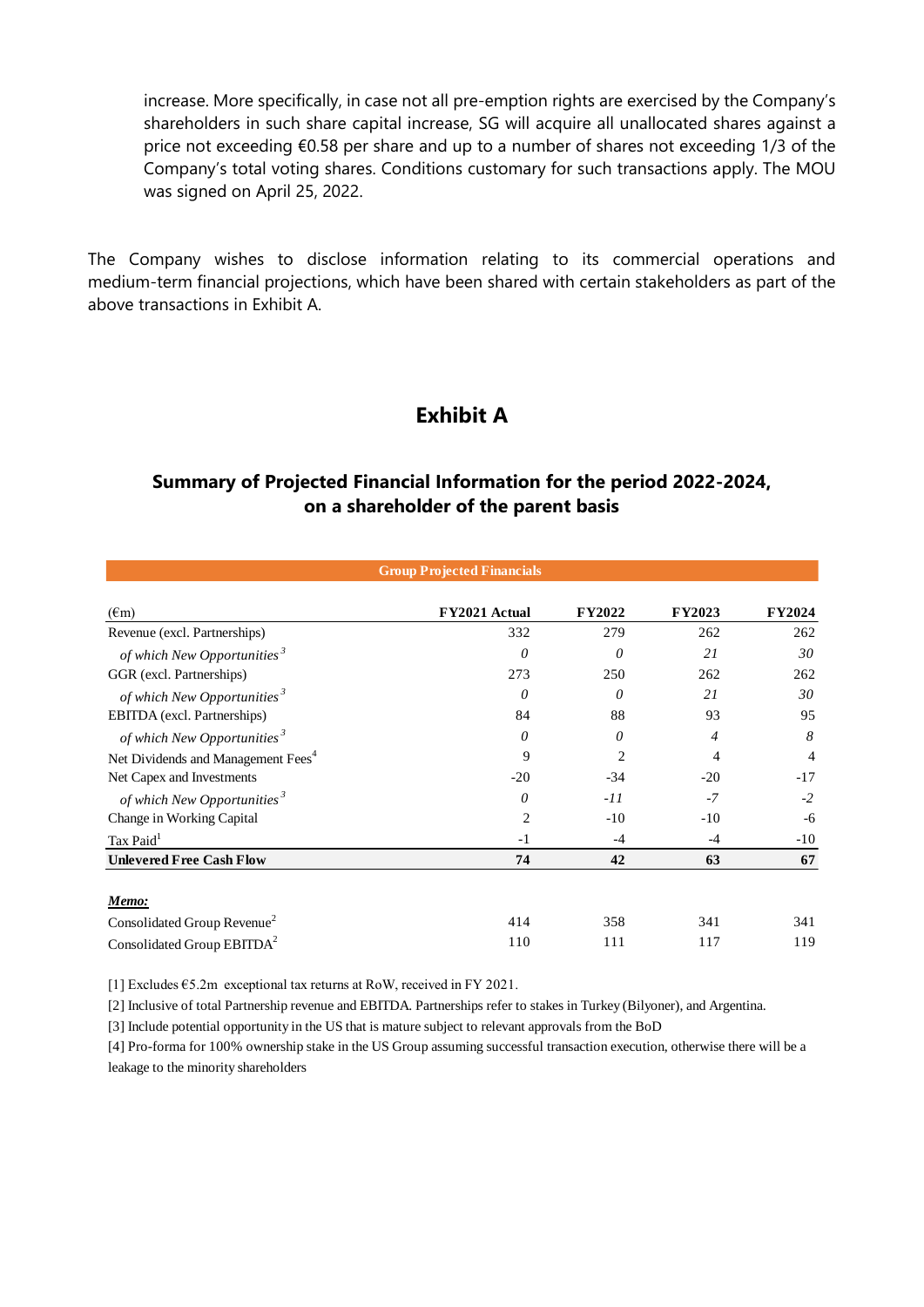#### **Intralot Inc. Group Projected Financials<sup>1</sup>**

| $(\epsilon m)$                                 | FY2021 Actual | <b>FY2022</b> | <b>FY2023</b> | <b>FY2024</b> |
|------------------------------------------------|---------------|---------------|---------------|---------------|
| Revenue                                        | 154           | 144           | 171           | 187           |
| of which New Opportunities <sup>3</sup>        | 0             | 0             | 21            | 30            |
| EBITDA <sup>2</sup>                            | 70            | 66            | 74            | 82            |
| of which New Opportunities <sup>3</sup>        | 0             | 0             | 4             | 8             |
| Net Dividends and Management Fees <sup>4</sup> | 0             | -7            | -8            | -8            |
| Net Capex                                      | $-13$         | $-30$         | $-17$         | $-15$         |
| of which New Opportunities <sup>3</sup>        | 0             | $-11$         | $-7$          | $-2$          |
| Change in Working Capital                      |               | 2             | $-5$          | $-3$          |
| Tax Paid                                       | 0             | 0             | 0             | -6            |
| <b>Unlevered Free Cash Flow</b>                | 58            | 30            | 45            | 52            |

[1] EUR:USD FX rate of 1.15 assumed for FY 2022-FY 2024.

[2] Includes €4m and €2m p.a of intragroup service charge expenses for FY 2021 and FY 2022-FY 2024, respectively.

[3] Include potential opportunity that is mature subject to relevant approvals from the BoD

[4] Pro-forma for 100% ownership stake in the US Group assuming successful transaction execution, otherwise there will be a leakage to the minority shareholders

| <b>Rest of World Projected Financials</b>      |               |               |               |               |  |  |
|------------------------------------------------|---------------|---------------|---------------|---------------|--|--|
| $(\epsilon m)$                                 | FY2021 Actual | <b>FY2022</b> | <b>FY2023</b> | <b>FY2024</b> |  |  |
| Revenue RoW (excl. Partnerships)               | 178           | 136           | 91            | 75            |  |  |
| GGR RoW (excl. Partnerships)                   | 119           | 106           | 91            | 75            |  |  |
| EBITDA RoW (excl. Partnerships) <sup>1</sup>   | 14            | 22            | 19            | 13            |  |  |
| Net Dividends and Management Fees <sup>3</sup> | 9             | 9             | 12            | 12            |  |  |
| Net Capex and Investments                      | $-7$          | $-3$          | $-3$          | $-3$          |  |  |
| Change in Working Capital                      | 1             | $-12$         | $-5$          | $-3$          |  |  |
| Tax Paid                                       | $-1$          | $-4$          | $-4$          | $-4$          |  |  |
| <b>Unlevered Free Cash Flow</b>                | 16            | 12            | 18            | 15            |  |  |
|                                                |               |               |               |               |  |  |
| Memo:                                          |               |               |               |               |  |  |
| Consolidated RoW Revenue <sup>2,3</sup>        | 260           | 214           | 170           | 154           |  |  |
| Consolidated RoW EBITDA <sup>1,2</sup>         | 40            | 46            | 42            | 36            |  |  |

[1] Includes €4m and €2m p.a of intragroup service charge expenses for FY 2021 and FY 2022-FY 2024, respectively.

[2] Inclusive of total Partnership revenue and EBITDA. Partnerships refer to stakes in Turkey (Bilyoner), and Argentina.

[3] Pro-forma for 100% ownership stake in the US Group assuming successful transaction execution, otherwise there will be a leakage to the minority shareholders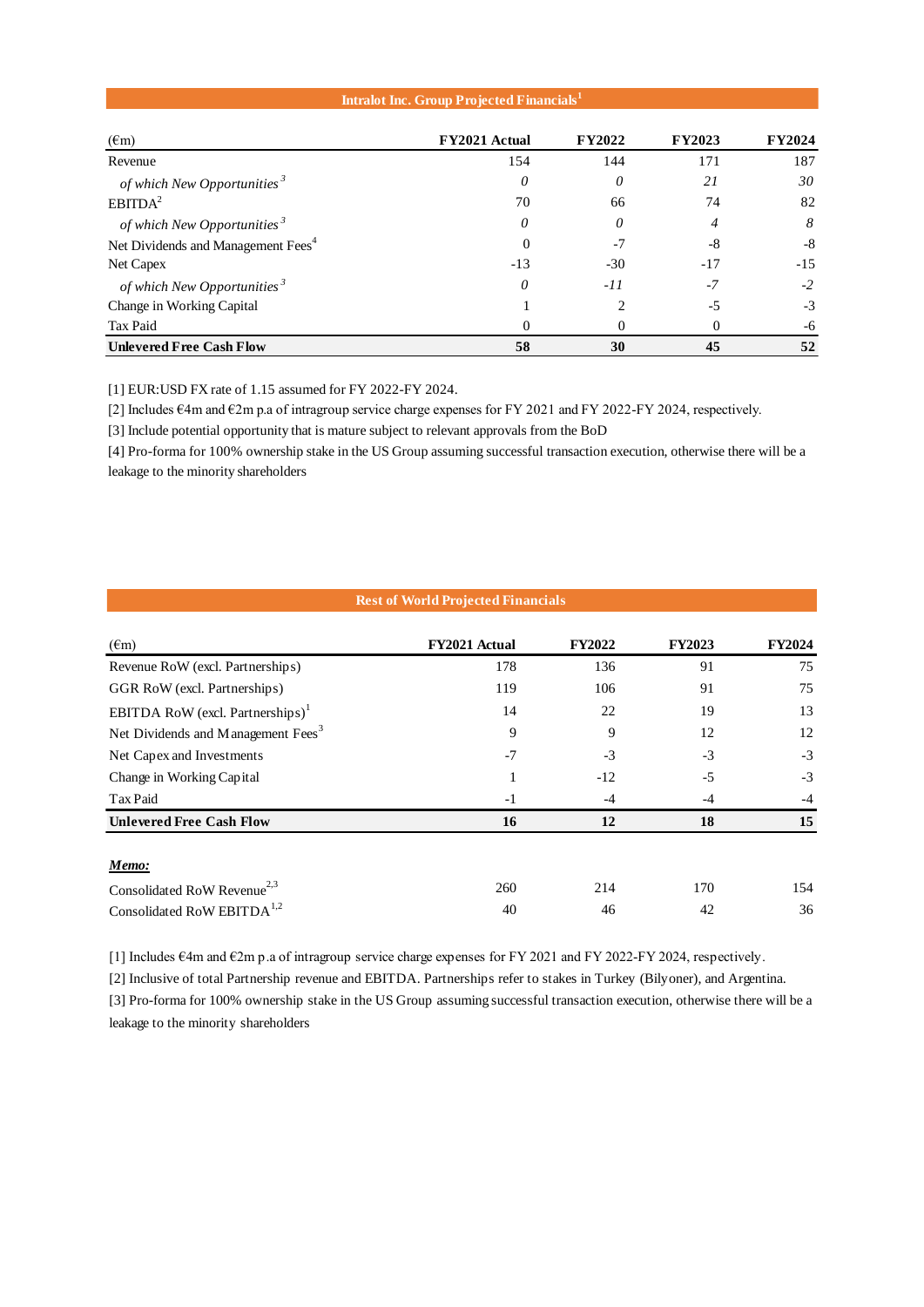Presented below is a breakdown of consolidated Revenue and EBITDA in the RoW's key regions in FY 2021 Actual and FY 2024 projected, respectively:



#### **Consolidated RoW Revenue (€m)**

#### **Consolidated RoW EBITDA (€m)**



#### **Disclaimer**

This announcement may include certain statements, estimates, targets and projections provided by the Company with respect to the anticipated future performance of the Company and the Group (together the "**forward-looking statements**"). These forward-looking statements include all matters that are not historical facts. By their nature, forward-looking statements involve known and unknown risks and uncertainties because they relate to events and depend on circumstances that may or may not occur in the future. Forward-looking statements are not guarantees of future performance. You should not place undue reliance on these forward-looking statements. Such forward-looking statements reflect significant assumptions and subjective judgements by the Company's management concerning anticipated results. These assumptions and judgements may or may not prove to be correct and there can be no assurance that any estimates, targets or projections are attainable or will be realised. Accordingly, neither the Company nor any member of the Group (nor